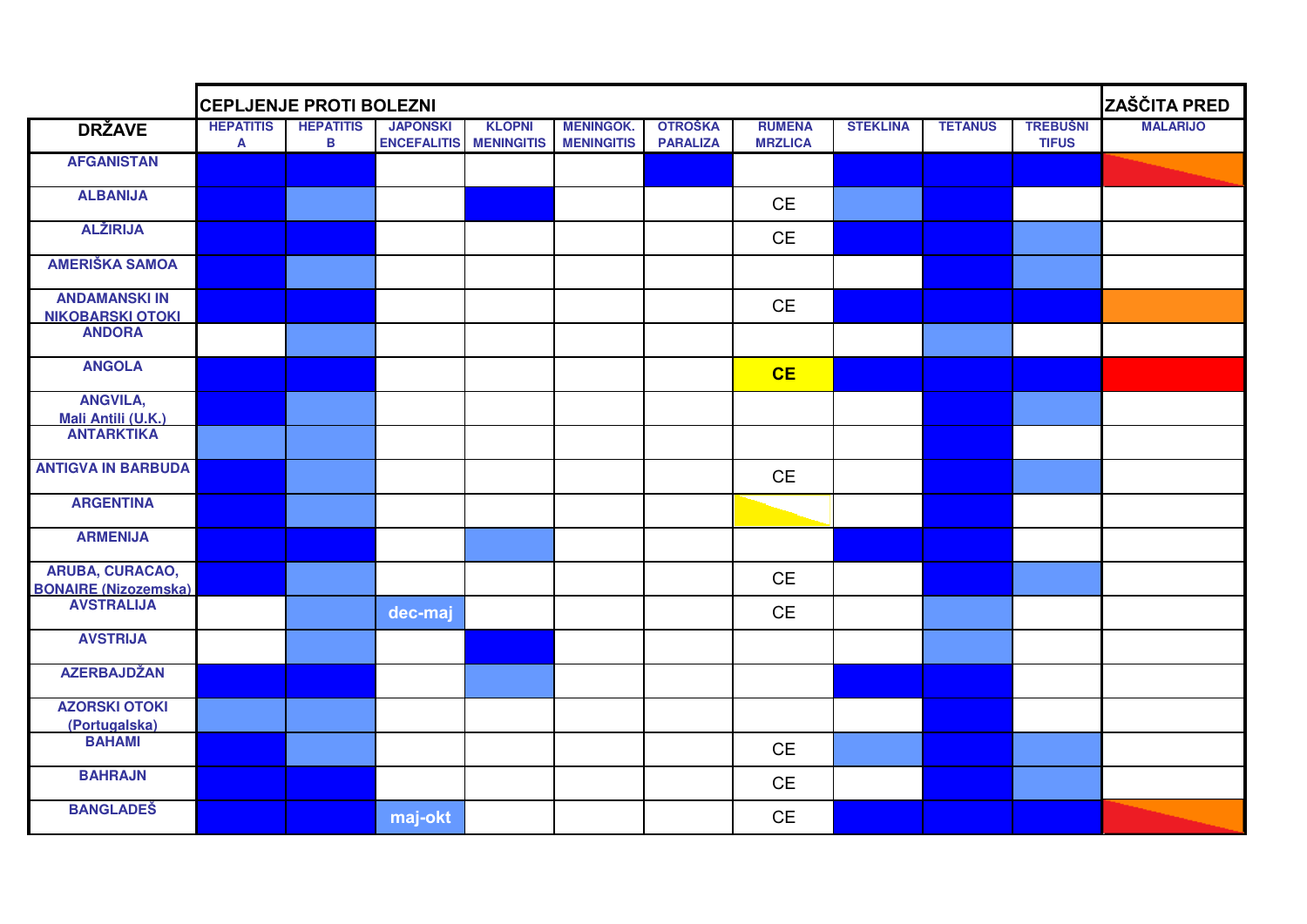|                                          | <b>CEPLJENJE PROTI BOLEZNI</b> |                                  |                                       |                                    |                                       |                                   |                                             |                 |                |                                 |                 |
|------------------------------------------|--------------------------------|----------------------------------|---------------------------------------|------------------------------------|---------------------------------------|-----------------------------------|---------------------------------------------|-----------------|----------------|---------------------------------|-----------------|
| <b>DRŽAVE</b>                            | <b>HEPATITIS</b><br>A          | <b>HEPATITIS</b><br>$\, {\bf B}$ | <b>JAPONSKI</b><br><b>ENCEFALITIS</b> | <b>KLOPNI</b><br><b>MENINGITIS</b> | <b>MENINGOK.</b><br><b>MENINGITIS</b> | <b>OTROŠKA</b><br><b>PARALIZA</b> | <b>RUMENA</b><br><b>MRZLICA</b>             | <b>STEKLINA</b> | <b>TETANUS</b> | <b>TREBUŠNI</b><br><b>TIFUS</b> | <b>MALARIJO</b> |
| <b>BARBADOS</b>                          |                                |                                  |                                       |                                    |                                       |                                   | $CE***$                                     |                 |                |                                 |                 |
| <b>BELORUSIJA</b>                        |                                |                                  |                                       |                                    |                                       |                                   |                                             |                 |                |                                 |                 |
| <b>BELGIJA</b>                           |                                |                                  |                                       |                                    |                                       |                                   |                                             |                 |                |                                 |                 |
| <b>BELIZE</b>                            |                                |                                  |                                       |                                    |                                       |                                   | $\mathsf{CE}% _{\mathsf{CE}}^{\mathsf{CE}}$ |                 |                |                                 |                 |
| <b>BENIN</b>                             |                                |                                  |                                       |                                    |                                       |                                   | CE                                          |                 |                |                                 |                 |
| <b>BERMUDA</b><br>(U.K.)                 |                                |                                  |                                       |                                    |                                       |                                   |                                             |                 |                |                                 |                 |
| <b>BOCVANA</b>                           |                                |                                  |                                       |                                    |                                       |                                   | <b>CE</b>                                   |                 |                |                                 |                 |
| <b>BOLGARIJA</b>                         |                                |                                  |                                       |                                    |                                       |                                   |                                             |                 |                |                                 |                 |
| <b>BOLIVIJA</b>                          |                                |                                  |                                       |                                    |                                       |                                   | CE.                                         |                 |                |                                 |                 |
| <b>BOSNA IN</b><br><b>HERCEGOVINA</b>    |                                |                                  |                                       |                                    |                                       |                                   |                                             |                 |                |                                 |                 |
| <b>BOŽIČNI OTOKI</b><br>(Avstralija)     |                                |                                  |                                       |                                    |                                       |                                   | $\mathsf{CE}% _{\mathcal{A}}$               |                 |                |                                 |                 |
| <b>BRAZILIJA</b>                         |                                |                                  |                                       |                                    |                                       |                                   |                                             |                 |                |                                 |                 |
| <b>BRUNEJ</b>                            |                                |                                  |                                       |                                    |                                       |                                   | $\mathsf{CE}% _{\mathcal{A}}$               |                 |                |                                 |                 |
| <b>BURKINA FASO</b>                      |                                |                                  |                                       |                                    |                                       |                                   | <b>CE</b>                                   |                 |                |                                 |                 |
| <b>BUTAN</b>                             |                                |                                  |                                       |                                    |                                       |                                   |                                             |                 |                |                                 |                 |
| <b>BURUNDI</b>                           |                                |                                  |                                       |                                    |                                       |                                   | CE                                          |                 |                |                                 |                 |
| <b>CIPER</b>                             |                                |                                  |                                       |                                    |                                       |                                   |                                             |                 |                |                                 |                 |
| <b>COOKOVI OTOKI</b><br>(Nova Zelandija) |                                |                                  |                                       |                                    |                                       |                                   |                                             |                 |                |                                 |                 |
| ČAD                                      |                                |                                  |                                       |                                    |                                       |                                   | CE                                          |                 |                |                                 |                 |
| ČEŠKA                                    |                                |                                  |                                       |                                    |                                       |                                   |                                             |                 |                |                                 |                 |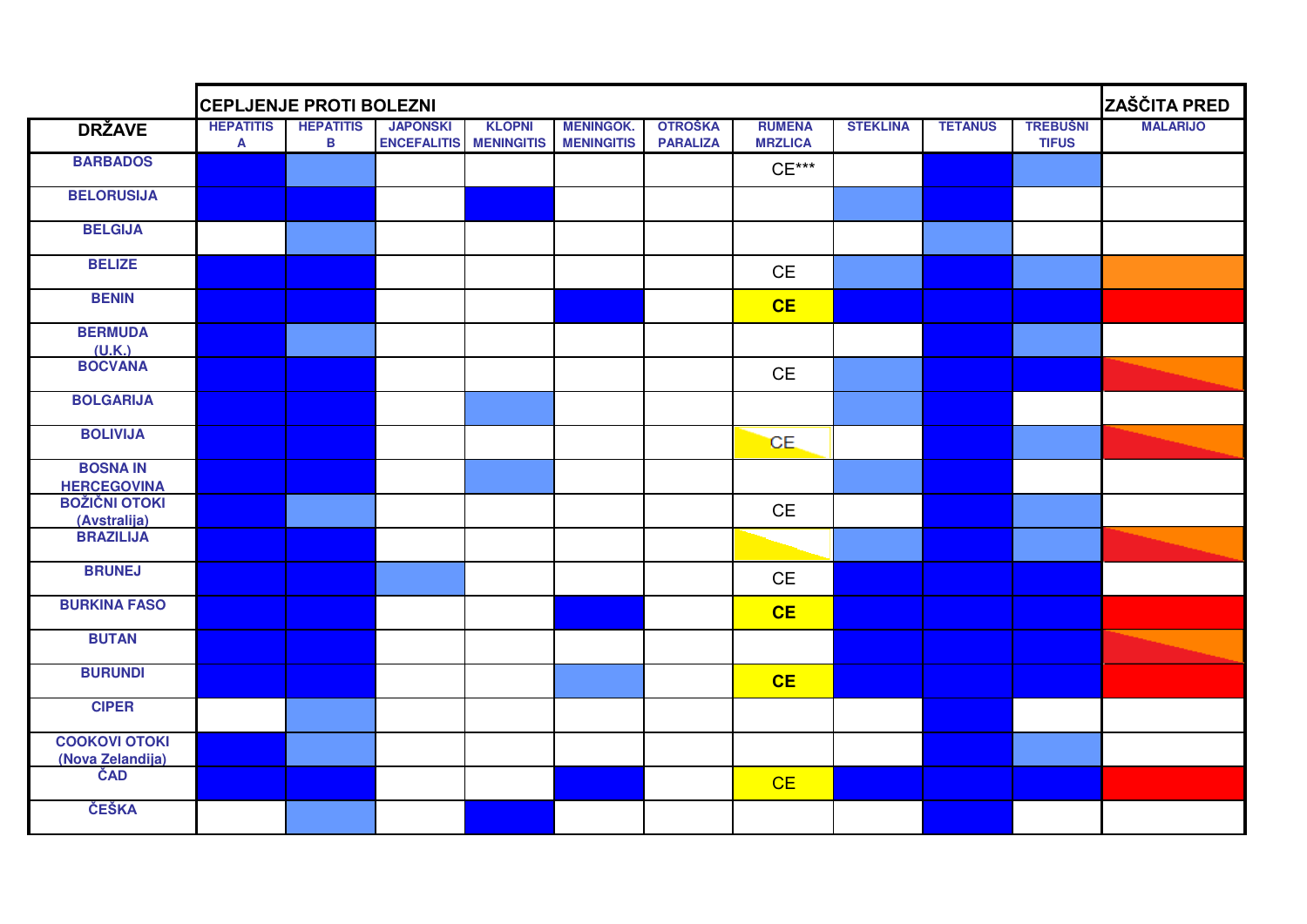|                                                                       | <b>CEPLJENJE PROTI BOLEZNI</b> |                       |                                       |                                    |                                       |                                   |                                 |                 |                |                                 | ZAŠČITA PRED    |
|-----------------------------------------------------------------------|--------------------------------|-----------------------|---------------------------------------|------------------------------------|---------------------------------------|-----------------------------------|---------------------------------|-----------------|----------------|---------------------------------|-----------------|
| <b>DRŽAVE</b>                                                         | <b>HEPATITIS</b><br>A          | <b>HEPATITIS</b><br>B | <b>JAPONSKI</b><br><b>ENCEFALITIS</b> | <b>KLOPNI</b><br><b>MENINGITIS</b> | <b>MENINGOK.</b><br><b>MENINGITIS</b> | <b>OTROŠKA</b><br><b>PARALIZA</b> | <b>RUMENA</b><br><b>MRZLICA</b> | <b>STEKLINA</b> | <b>TETANUS</b> | <b>TREBUŠNI</b><br><b>TIFUS</b> | <b>MALARIJO</b> |
| <b>CILE</b>                                                           |                                |                       |                                       |                                    |                                       |                                   |                                 |                 |                |                                 |                 |
| ČRNA GORA                                                             |                                |                       |                                       |                                    |                                       |                                   |                                 |                 |                |                                 |                 |
| <b>DANSKA</b>                                                         |                                |                       |                                       |                                    |                                       |                                   |                                 |                 |                |                                 |                 |
| <b>DR KONGO</b>                                                       |                                |                       |                                       |                                    |                                       |                                   | CE                              |                 |                |                                 |                 |
| <b>DEVIŠKI OTOKI,</b><br>Mali Antili, (U.K. in ZDA)<br><b>DŽIBUTI</b> |                                |                       |                                       |                                    |                                       |                                   |                                 |                 |                |                                 |                 |
| <b>DOMINIKA</b>                                                       |                                |                       |                                       |                                    |                                       |                                   | CE                              |                 |                |                                 |                 |
| <b>DOMINIKANSKA</b><br><b>REPUBLIKA</b>                               |                                |                       |                                       |                                    |                                       |                                   | $CE***$                         |                 |                |                                 |                 |
| <b>EGIPT</b>                                                          |                                |                       |                                       |                                    |                                       |                                   | $CE***$                         |                 |                |                                 |                 |
| <b>EKVADOR</b><br>z Galapaškimi otoki                                 |                                |                       |                                       |                                    |                                       |                                   | $CE***$                         |                 |                |                                 |                 |
| <b>EKVATORIJALNA</b><br><b>GVINEJA</b>                                |                                |                       |                                       |                                    |                                       |                                   | CE                              |                 |                |                                 |                 |
| <b>ERITREJA</b>                                                       |                                |                       |                                       |                                    |                                       |                                   | <b>CE</b>                       |                 |                |                                 |                 |
| <b>ESTONIJA</b>                                                       |                                |                       |                                       |                                    |                                       |                                   |                                 |                 |                |                                 |                 |
| <b>ETIOPIJA</b>                                                       |                                |                       |                                       |                                    |                                       |                                   | CE.                             |                 |                |                                 |                 |
| <b>FALKLANDSKI OTOKI</b><br>(Malvinski otoki, U.K.)<br>FERSKI OTOKI   |                                |                       |                                       |                                    |                                       |                                   |                                 |                 |                |                                 |                 |
| (Danska)<br>FIDŽI                                                     |                                |                       |                                       |                                    |                                       |                                   |                                 |                 |                |                                 |                 |
|                                                                       |                                |                       |                                       |                                    |                                       |                                   | $\mathsf{CE}% _{\mathcal{A}}$   |                 |                |                                 |                 |
| <b>FILIPINI</b>                                                       |                                |                       |                                       |                                    |                                       |                                   |                                 |                 |                |                                 |                 |
| <b>FINSKA</b>                                                         |                                |                       |                                       |                                    |                                       |                                   |                                 |                 |                |                                 |                 |
| <b>FRANCIJA</b>                                                       |                                |                       |                                       |                                    |                                       |                                   |                                 |                 |                |                                 |                 |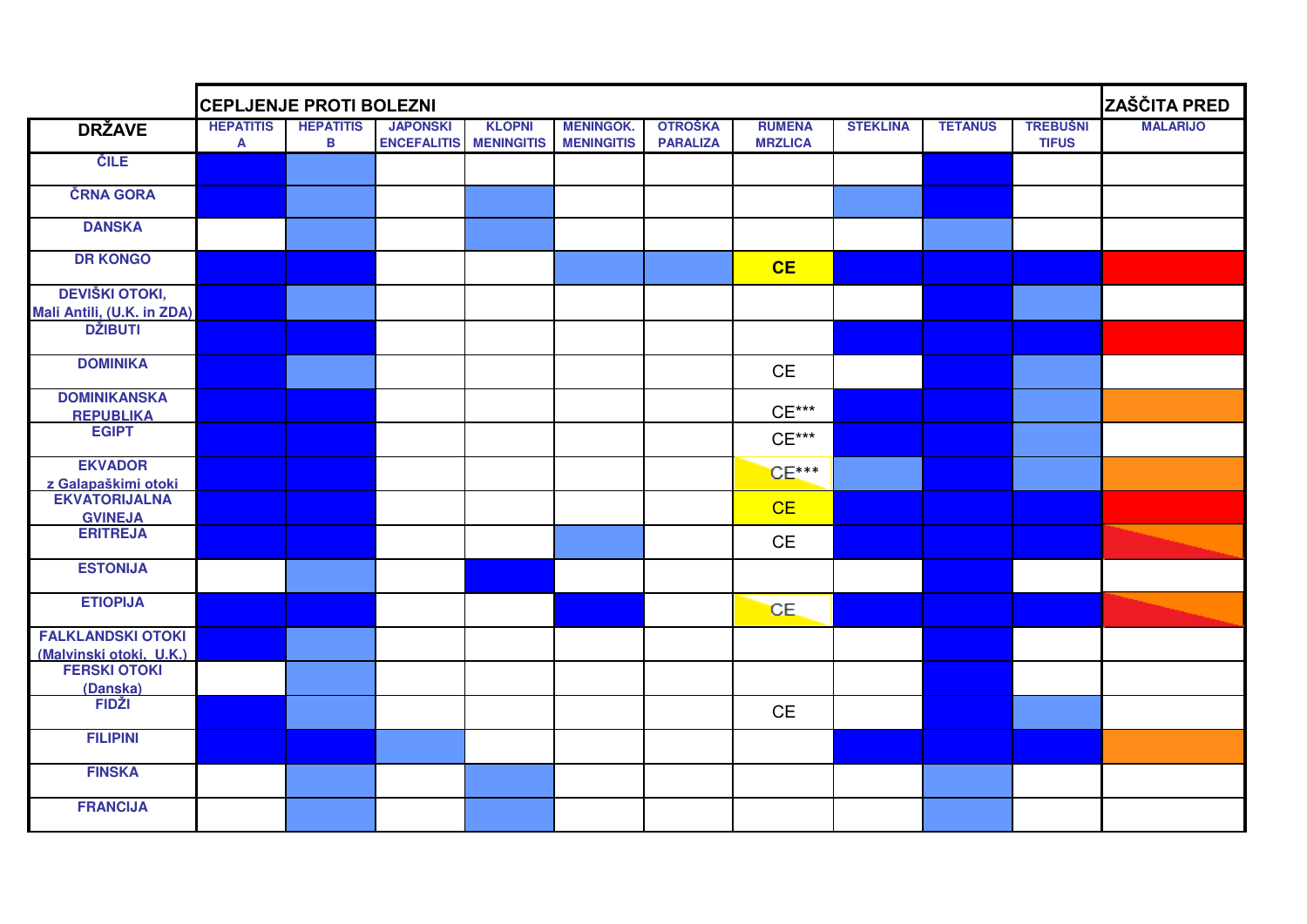|                                          | ZAŠČITA PRED<br><b>CEPLJENJE PROTI BOLEZNI</b> |                                  |                                       |                                    |                                       |                                   |                                 |                 |                |                                 |                 |
|------------------------------------------|------------------------------------------------|----------------------------------|---------------------------------------|------------------------------------|---------------------------------------|-----------------------------------|---------------------------------|-----------------|----------------|---------------------------------|-----------------|
| <b>DRŽAVE</b>                            | <b>HEPATITIS</b><br>$\mathbf{A}$               | <b>HEPATITIS</b><br>$\, {\bf B}$ | <b>JAPONSKI</b><br><b>ENCEFALITIS</b> | <b>KLOPNI</b><br><b>MENINGITIS</b> | <b>MENINGOK.</b><br><b>MENINGITIS</b> | <b>OTROŠKA</b><br><b>PARALIZA</b> | <b>RUMENA</b><br><b>MRZLICA</b> | <b>STEKLINA</b> | <b>TETANUS</b> | <b>TREBUŠNI</b><br><b>TIFUS</b> | <b>MALARIJO</b> |
| <b>FRANCOSKA GVAJANA</b>                 |                                                |                                  |                                       |                                    |                                       |                                   | CE                              |                 |                |                                 |                 |
| (Francija)                               |                                                |                                  |                                       |                                    |                                       |                                   |                                 |                 |                |                                 |                 |
| <b>FRANCOSKA</b>                         |                                                |                                  |                                       |                                    |                                       |                                   | CE                              |                 |                |                                 |                 |
| <b>POLINEZIJA</b>                        |                                                |                                  |                                       |                                    |                                       |                                   |                                 |                 |                |                                 |                 |
| <b>GABON</b>                             |                                                |                                  |                                       |                                    |                                       |                                   | CE                              |                 |                |                                 |                 |
| <b>GAMBIJA</b>                           |                                                |                                  |                                       |                                    |                                       |                                   | CE                              |                 |                |                                 |                 |
| <b>GANA</b>                              |                                                |                                  |                                       |                                    |                                       |                                   | CE                              |                 |                |                                 |                 |
| <b>GIBRALTAR</b>                         |                                                |                                  |                                       |                                    |                                       |                                   |                                 |                 |                |                                 |                 |
| (U.K.)<br>GRČIJA                         |                                                |                                  |                                       |                                    |                                       |                                   |                                 |                 |                |                                 |                 |
| <b>GRENADA</b>                           |                                                |                                  |                                       |                                    |                                       |                                   | <b>CE</b>                       |                 |                |                                 |                 |
| <b>GRENLANDIJA</b><br>(Danska)           |                                                |                                  |                                       |                                    |                                       |                                   |                                 |                 |                |                                 |                 |
| <b>GRUZIJA</b>                           |                                                |                                  |                                       |                                    |                                       |                                   |                                 |                 |                |                                 |                 |
| <b>GUAM</b><br>(ZDA)                     |                                                |                                  |                                       |                                    |                                       |                                   |                                 |                 |                |                                 |                 |
| <b>GUADELUPE,</b>                        |                                                |                                  |                                       |                                    |                                       |                                   |                                 |                 |                |                                 |                 |
|                                          |                                                |                                  |                                       |                                    |                                       |                                   | CE                              |                 |                |                                 |                 |
| <b>Mali Antili (Francija)</b><br>GVAJANA |                                                |                                  |                                       |                                    |                                       |                                   | CE                              |                 |                |                                 |                 |
| <b>GVATEMALA</b>                         |                                                |                                  |                                       |                                    |                                       |                                   | <b>CE</b>                       |                 |                |                                 |                 |
| <b>GVINEJA</b>                           |                                                |                                  |                                       |                                    |                                       |                                   | CE                              |                 |                |                                 |                 |
| <b>GVINEJA BISSAU</b>                    |                                                |                                  |                                       |                                    |                                       |                                   | CE                              |                 |                |                                 |                 |
| <b>HAITI</b>                             |                                                |                                  |                                       |                                    |                                       |                                   | $\mathsf{CE}$                   |                 |                |                                 |                 |
| <b>HAVAJI</b><br>(ZDA)                   |                                                |                                  |                                       |                                    |                                       |                                   |                                 |                 |                |                                 |                 |
| <b>HONDURAS</b>                          |                                                |                                  |                                       |                                    |                                       |                                   | CE                              |                 |                |                                 |                 |
| <b>HONG KONG</b><br>(Kitajska)           |                                                |                                  |                                       |                                    |                                       |                                   |                                 |                 |                |                                 |                 |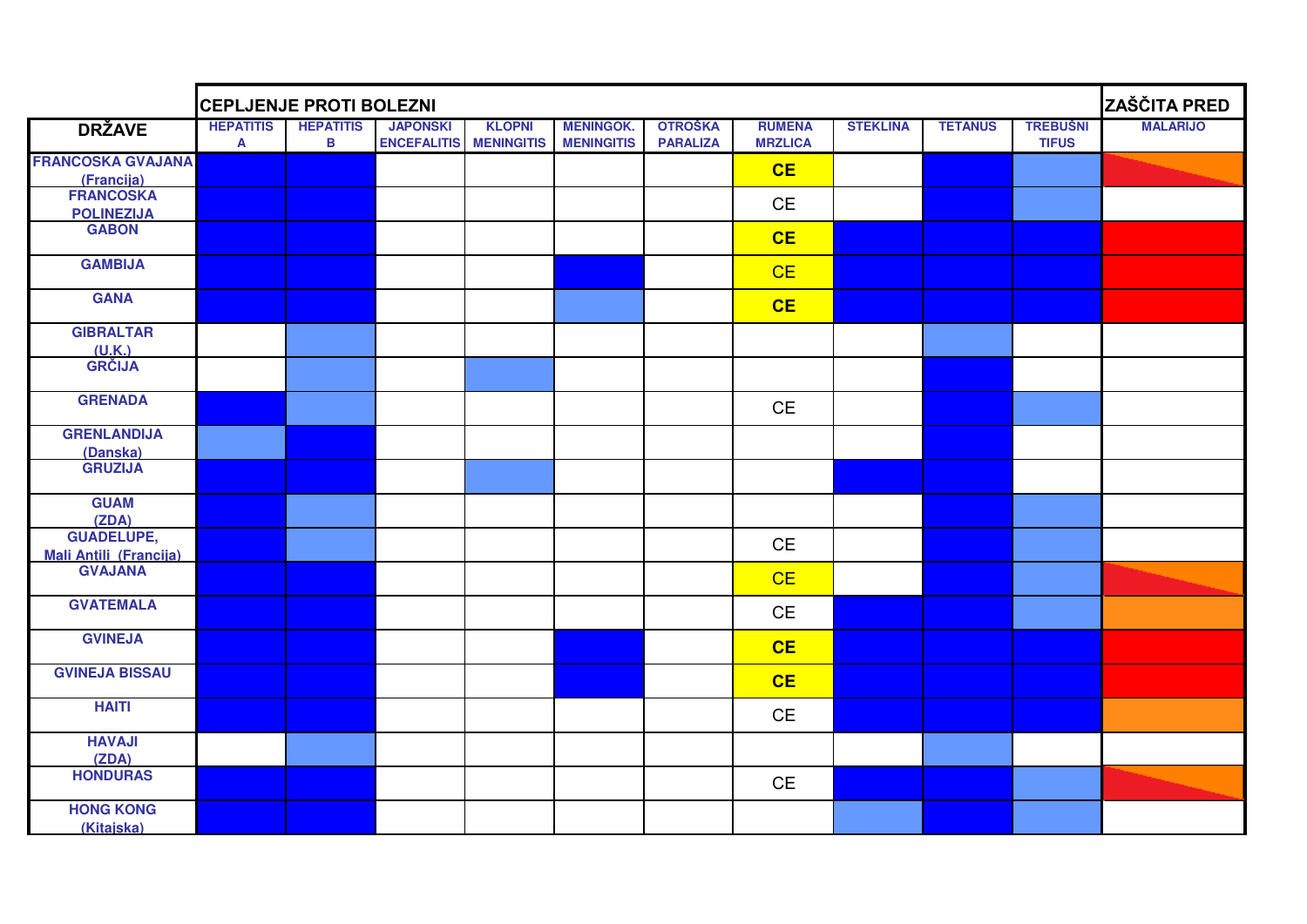|                                                | <b>CEPLJENJE PROTI BOLEZNI</b>         |                       |                                                  |               |                                       |                                   |                                 |                 |                |                                 |                 |
|------------------------------------------------|----------------------------------------|-----------------------|--------------------------------------------------|---------------|---------------------------------------|-----------------------------------|---------------------------------|-----------------|----------------|---------------------------------|-----------------|
| <b>DRŽAVE</b>                                  | <b>HEPATITIS</b><br>$\pmb{\mathsf{A}}$ | <b>HEPATITIS</b><br>B | <b>JAPONSKI</b><br><b>ENCEFALITIS MENINGITIS</b> | <b>KLOPNI</b> | <b>MENINGOK.</b><br><b>MENINGITIS</b> | <b>OTROŠKA</b><br><b>PARALIZA</b> | <b>RUMENA</b><br><b>MRZLICA</b> | <b>STEKLINA</b> | <b>TETANUS</b> | <b>TREBUŠNI</b><br><b>TIFUS</b> | <b>MALARIJO</b> |
| <b>HRVAŠKA</b>                                 |                                        |                       |                                                  |               |                                       |                                   |                                 |                 |                |                                 |                 |
| <b>INDIJA</b>                                  |                                        |                       |                                                  |               |                                       |                                   | $CE***$                         |                 |                |                                 |                 |
| <b>INDONEZIJA</b>                              |                                        |                       |                                                  |               |                                       |                                   | <b>CE</b>                       |                 |                |                                 |                 |
| <b>IRAK</b>                                    |                                        |                       |                                                  |               |                                       |                                   | <b>CE</b>                       |                 |                |                                 |                 |
| <b>IRAN</b>                                    |                                        |                       |                                                  |               |                                       |                                   | $\mathsf{CE}% _{\mathcal{A}}$   |                 |                |                                 |                 |
| <b>IRSKA</b>                                   |                                        |                       |                                                  |               |                                       |                                   |                                 |                 |                |                                 |                 |
| <b>ISLANDIJA</b>                               |                                        |                       |                                                  |               |                                       |                                   |                                 |                 |                |                                 |                 |
| <b>ITALIJA</b>                                 |                                        |                       |                                                  |               |                                       |                                   |                                 |                 |                |                                 |                 |
| <b>IZRAEL</b>                                  |                                        |                       |                                                  |               |                                       |                                   |                                 |                 |                |                                 |                 |
| <b>JAMAJKA</b>                                 |                                        |                       |                                                  |               |                                       |                                   | <b>CE</b>                       |                 |                |                                 |                 |
| <b>JAPONSKA</b>                                |                                        |                       | jul-okt                                          |               |                                       |                                   |                                 |                 |                |                                 |                 |
| <b>JEMEN</b>                                   |                                        |                       |                                                  |               |                                       |                                   |                                 |                 |                |                                 |                 |
| <b>JORDANIJA</b>                               |                                        |                       |                                                  |               |                                       |                                   | CE                              |                 |                |                                 |                 |
| <b>JUŽNA AFRIKA</b>                            |                                        |                       |                                                  |               |                                       |                                   | <b>CE</b>                       |                 |                |                                 |                 |
| <b>JUŽNA KOREJA</b>                            |                                        |                       | maj-okt                                          |               |                                       |                                   |                                 |                 |                |                                 |                 |
| <b>JUŽNI SUDAN</b>                             |                                        |                       |                                                  |               |                                       |                                   | CE                              |                 |                |                                 |                 |
| <b>KAJMANSKI OTOKI,</b><br>Mali Antili, (U.K.) |                                        |                       |                                                  |               |                                       |                                   |                                 |                 |                |                                 |                 |
| <b>KAMBODŽA</b>                                |                                        |                       |                                                  |               |                                       |                                   | $\mathsf{CE}% _{\mathcal{A}}$   |                 |                |                                 |                 |
| <b>KAMERUN</b>                                 |                                        |                       |                                                  |               |                                       |                                   | CE                              |                 |                |                                 |                 |
| <b>KANADA</b>                                  |                                        |                       |                                                  |               |                                       |                                   |                                 |                 |                |                                 |                 |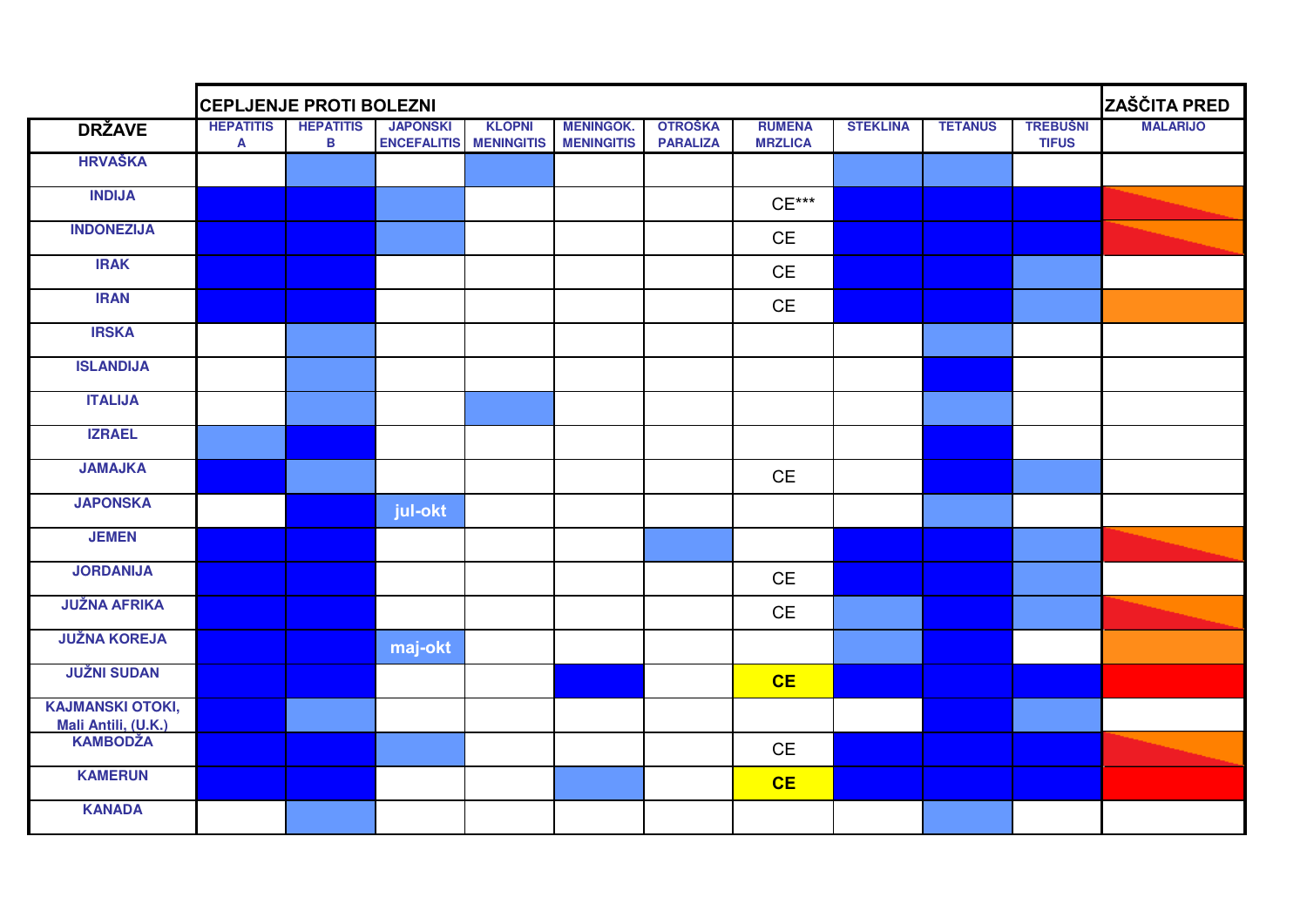|                                                                     | <b>CEPLJENJE PROTI BOLEZNI</b> |                       |                                       |                                    |                                       |                                   |                                 |                 |                |                                 |                 |  |
|---------------------------------------------------------------------|--------------------------------|-----------------------|---------------------------------------|------------------------------------|---------------------------------------|-----------------------------------|---------------------------------|-----------------|----------------|---------------------------------|-----------------|--|
| <b>DRŽAVE</b>                                                       | <b>HEPATITIS</b><br>A          | <b>HEPATITIS</b><br>B | <b>JAPONSKI</b><br><b>ENCEFALITIS</b> | <b>KLOPNI</b><br><b>MENINGITIS</b> | <b>MENINGOK.</b><br><b>MENINGITIS</b> | <b>OTROŠKA</b><br><b>PARALIZA</b> | <b>RUMENA</b><br><b>MRZLICA</b> | <b>STEKLINA</b> | <b>TETANUS</b> | <b>TREBUŠNI</b><br><b>TIFUS</b> | <b>MALARIJO</b> |  |
| <b>KANARSKI OTOKI</b>                                               |                                |                       |                                       |                                    |                                       |                                   |                                 |                 |                |                                 |                 |  |
| (Španija)<br>KATAR                                                  |                                |                       |                                       |                                    |                                       |                                   |                                 |                 |                |                                 |                 |  |
| <b>KAZAHSTAN</b>                                                    |                                |                       |                                       |                                    |                                       |                                   | $\mathsf{CE}% _{\mathcal{A}}$   |                 |                |                                 |                 |  |
| <b>KENIJA</b>                                                       |                                |                       |                                       |                                    |                                       |                                   | CE.                             |                 |                |                                 |                 |  |
| <b>KIRGIZIJA</b>                                                    |                                |                       |                                       |                                    |                                       |                                   |                                 |                 |                |                                 |                 |  |
| <b>KIRIBATI</b>                                                     |                                |                       |                                       |                                    |                                       |                                   |                                 |                 |                |                                 |                 |  |
| <b>KITAJSKA</b>                                                     |                                |                       | jun-okt                               |                                    |                                       |                                   | $CE***$                         |                 |                |                                 |                 |  |
| <b>KOKOSOVI (Keeling)</b><br><b>OTOKI (Avstralija)</b><br>KOLUMBIJA |                                |                       |                                       |                                    |                                       |                                   | <b>CE</b>                       |                 |                |                                 |                 |  |
|                                                                     |                                |                       |                                       |                                    |                                       |                                   | $CE***$                         |                 |                |                                 |                 |  |
| <b>KOMORI</b>                                                       |                                |                       |                                       |                                    |                                       |                                   |                                 |                 |                |                                 |                 |  |
| <b>KONGO</b>                                                        |                                |                       |                                       |                                    |                                       |                                   | CE                              |                 |                |                                 |                 |  |
| <b>KOSOVO</b>                                                       |                                |                       |                                       |                                    |                                       |                                   |                                 |                 |                |                                 |                 |  |
| <b>KOSTARIKA</b>                                                    |                                |                       |                                       |                                    |                                       |                                   | $CE***$                         |                 |                |                                 |                 |  |
| <b>KUBA</b>                                                         |                                |                       |                                       |                                    |                                       |                                   | CE                              |                 |                |                                 |                 |  |
| <b>KUVAJT</b>                                                       |                                |                       |                                       |                                    |                                       |                                   |                                 |                 |                |                                 |                 |  |
| <b>LAOS</b>                                                         |                                |                       |                                       |                                    |                                       |                                   |                                 |                 |                |                                 |                 |  |
| <b>LATVIJA</b>                                                      |                                |                       |                                       |                                    |                                       |                                   |                                 |                 |                |                                 |                 |  |
| <b>LESOTO</b>                                                       |                                |                       |                                       |                                    |                                       |                                   |                                 |                 |                |                                 |                 |  |
| <b>LIBANON</b>                                                      |                                |                       |                                       |                                    |                                       |                                   |                                 |                 |                |                                 |                 |  |
| <b>LIBERIJA</b>                                                     |                                |                       |                                       |                                    |                                       |                                   | CE                              |                 |                |                                 |                 |  |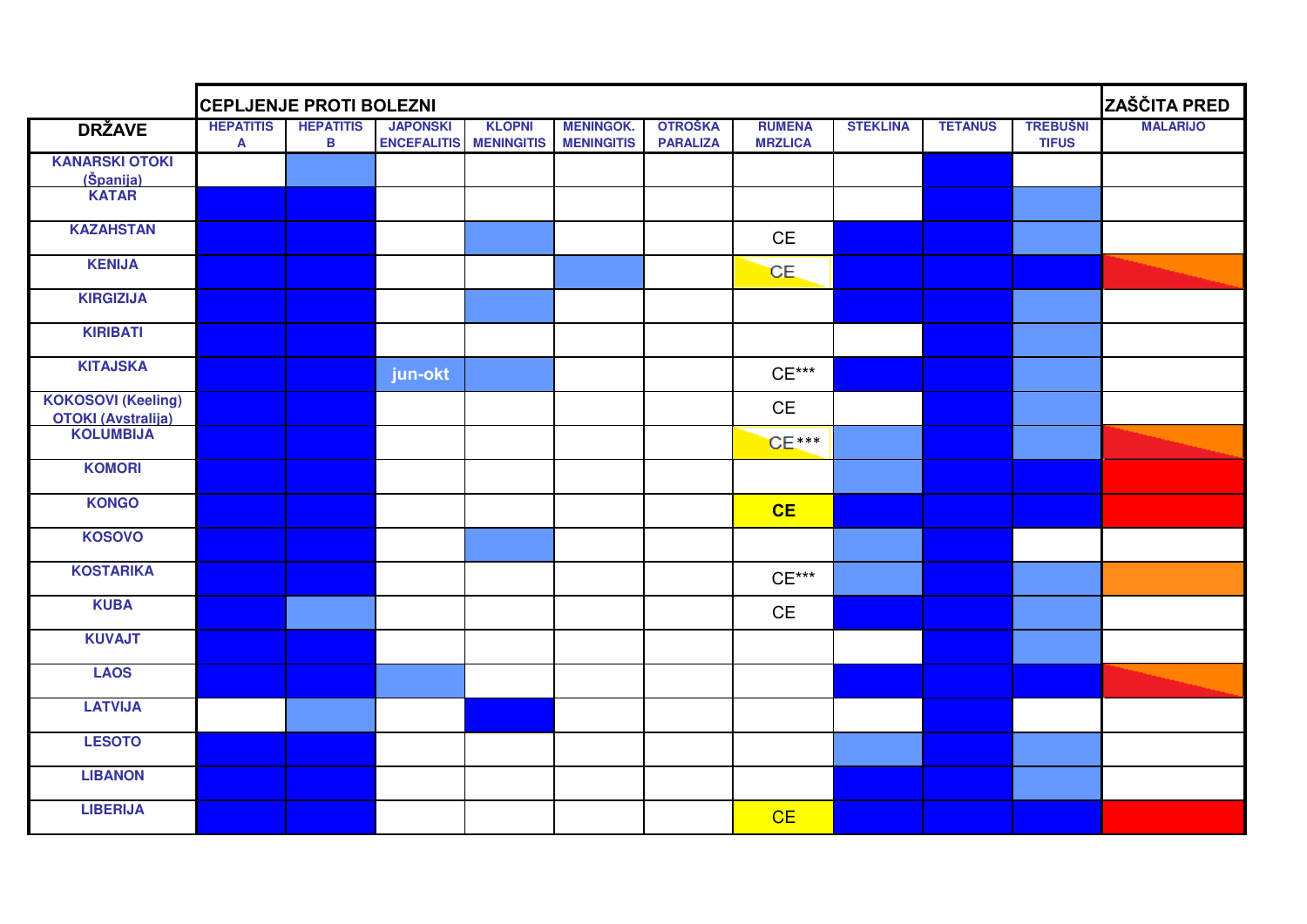|                                              | <b>CEPLJENJE PROTI BOLEZNI</b> |                       |                                       |                                    |                                       |                                   |                                 |                 |                |                                 |                 |  |
|----------------------------------------------|--------------------------------|-----------------------|---------------------------------------|------------------------------------|---------------------------------------|-----------------------------------|---------------------------------|-----------------|----------------|---------------------------------|-----------------|--|
| <b>DRŽAVE</b>                                | <b>HEPATITIS</b><br>A          | <b>HEPATITIS</b><br>B | <b>JAPONSKI</b><br><b>ENCEFALITIS</b> | <b>KLOPNI</b><br><b>MENINGITIS</b> | <b>MENINGOK.</b><br><b>MENINGITIS</b> | <b>OTROŠKA</b><br><b>PARALIZA</b> | <b>RUMENA</b><br><b>MRZLICA</b> | <b>STEKLINA</b> | <b>TETANUS</b> | <b>TREBUŠNI</b><br><b>TIFUS</b> | <b>MALARIJO</b> |  |
| <b>LIBIJA</b>                                |                                |                       |                                       |                                    |                                       |                                   |                                 |                 |                |                                 |                 |  |
| <b>LIECHTENSTEIN</b>                         |                                |                       |                                       |                                    |                                       |                                   |                                 |                 |                |                                 |                 |  |
| <b>LITVA</b>                                 |                                |                       |                                       |                                    |                                       |                                   |                                 |                 |                |                                 |                 |  |
| <b>LUKSEMBURG</b>                            |                                |                       |                                       |                                    |                                       |                                   |                                 |                 |                |                                 |                 |  |
| <b>MADAGASKAR</b>                            |                                |                       |                                       |                                    |                                       |                                   | CE                              |                 |                |                                 |                 |  |
| <b>MADEIRA</b><br>(Portugalska)              |                                |                       |                                       |                                    |                                       |                                   |                                 |                 |                |                                 |                 |  |
| <b>MADŽARSKA</b>                             |                                |                       |                                       |                                    |                                       |                                   |                                 |                 |                |                                 |                 |  |
| <b>MAKAO</b><br>(Kitajska)                   |                                |                       |                                       |                                    |                                       |                                   |                                 |                 |                |                                 |                 |  |
| <b>MAKEDONIJA</b>                            |                                |                       |                                       |                                    |                                       |                                   |                                 |                 |                |                                 |                 |  |
| <b>MALAVI</b>                                |                                |                       |                                       |                                    |                                       |                                   | CE                              |                 |                |                                 |                 |  |
| <b>MALDIVI</b>                               |                                |                       |                                       |                                    |                                       |                                   | CE                              |                 |                |                                 |                 |  |
| <b>MALEZIJA</b>                              |                                |                       |                                       |                                    |                                       |                                   | CE                              |                 |                |                                 |                 |  |
| <b>MALI</b>                                  |                                |                       |                                       |                                    |                                       |                                   | CE                              |                 |                |                                 |                 |  |
| <b>MALTA</b>                                 |                                |                       |                                       |                                    |                                       |                                   | <b>CE</b>                       |                 |                |                                 |                 |  |
| <b>MAROKO</b>                                |                                |                       |                                       |                                    |                                       |                                   |                                 |                 |                |                                 |                 |  |
| <b>MARŠALOVI OTOKI</b>                       |                                |                       |                                       |                                    |                                       |                                   |                                 |                 |                |                                 |                 |  |
| <b>MARTINIQUE,</b>                           |                                |                       |                                       |                                    |                                       |                                   | <b>CE</b>                       |                 |                |                                 |                 |  |
| <b>Mali Antili (Francija)</b><br>MAVRETANIJA |                                |                       |                                       |                                    |                                       |                                   | CE.                             |                 |                |                                 |                 |  |
| <b>MAURITIUS</b>                             |                                |                       |                                       |                                    |                                       |                                   |                                 |                 |                |                                 |                 |  |
| <b>MAYOTTE, Komori</b><br>(Francija)         |                                |                       |                                       |                                    |                                       |                                   | $\mathsf{CE}$                   |                 |                |                                 |                 |  |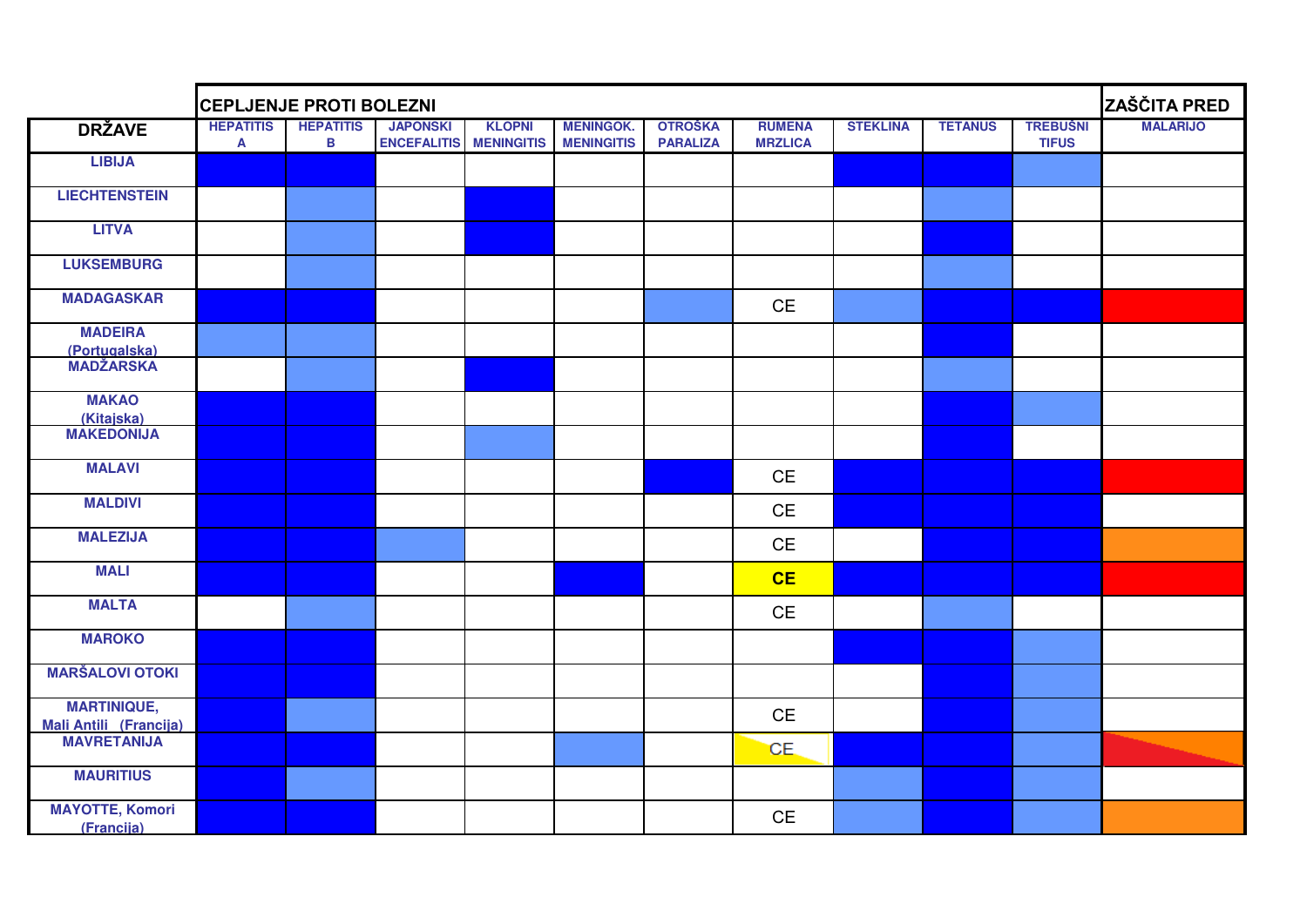|                                      | <b>CEPLJENJE PROTI BOLEZNI</b> |                                 |                                       | ZAŠČITA PRED                       |                                       |                                   |                                             |                 |                |                                 |                 |
|--------------------------------------|--------------------------------|---------------------------------|---------------------------------------|------------------------------------|---------------------------------------|-----------------------------------|---------------------------------------------|-----------------|----------------|---------------------------------|-----------------|
| <b>DRŽAVE</b>                        | <b>HEPATITIS</b><br>A          | <b>HEPATITIS</b><br>$\mathbf B$ | <b>JAPONSKI</b><br><b>ENCEFALITIS</b> | <b>KLOPNI</b><br><b>MENINGITIS</b> | <b>MENINGOK.</b><br><b>MENINGITIS</b> | <b>OTROŠKA</b><br><b>PARALIZA</b> | <b>RUMENA</b><br><b>MRZLICA</b>             | <b>STEKLINA</b> | <b>TETANUS</b> | <b>TREBUŠNI</b><br><b>TIFUS</b> | <b>MALARIJO</b> |
| <b>MEHIKA</b>                        |                                |                                 |                                       |                                    |                                       |                                   |                                             |                 |                |                                 |                 |
| <b>MIKRONEZIJA</b>                   |                                |                                 |                                       |                                    |                                       |                                   |                                             |                 |                |                                 |                 |
| <b>MJANMAR</b>                       |                                |                                 | maj-okt                               |                                    |                                       |                                   | <b>CE</b>                                   |                 |                |                                 |                 |
| <b>MOLDAVIJA</b>                     |                                |                                 |                                       |                                    |                                       |                                   |                                             |                 |                |                                 |                 |
| <b>MONAKO</b>                        |                                |                                 |                                       |                                    |                                       |                                   |                                             |                 |                |                                 |                 |
| <b>MONGOLIJA</b>                     |                                |                                 |                                       |                                    |                                       |                                   |                                             |                 |                |                                 |                 |
| <b>MONTSERRAT,</b>                   |                                |                                 |                                       |                                    |                                       |                                   | $\mathsf{CE}$                               |                 |                |                                 |                 |
| Mali Antili (U.K.)<br>MOZAMBIK       |                                |                                 |                                       |                                    |                                       |                                   | <b>CE</b>                                   |                 |                |                                 |                 |
| <b>NAMIBIJA</b>                      |                                |                                 |                                       |                                    |                                       |                                   | $\mathsf{CE}% _{\mathsf{CE}}^{\mathsf{CE}}$ |                 |                |                                 |                 |
| <b>NAURU</b>                         |                                |                                 |                                       |                                    |                                       |                                   |                                             |                 |                |                                 |                 |
| <b>NEMČIJA</b>                       |                                |                                 |                                       |                                    |                                       |                                   |                                             |                 |                |                                 |                 |
| <b>NEPAL</b>                         |                                |                                 | jun-okt                               |                                    |                                       |                                   | <b>CE</b>                                   |                 |                |                                 |                 |
| <b>NIGER</b>                         |                                |                                 |                                       |                                    |                                       |                                   | CE                                          |                 |                |                                 |                 |
| <b>NIGERIJA</b>                      |                                |                                 |                                       |                                    |                                       |                                   | CE                                          |                 |                |                                 |                 |
| <b>NIKARAGVA</b>                     |                                |                                 |                                       |                                    |                                       |                                   | $\mathsf{CE}% _{\mathsf{CE}}^{\mathsf{CE}}$ |                 |                |                                 |                 |
| <b>NIUE</b><br>(Nova Zelandija)      |                                |                                 |                                       |                                    |                                       |                                   | <b>CE</b>                                   |                 |                |                                 |                 |
| <b>NIZOZEMSKA</b>                    |                                |                                 |                                       |                                    |                                       |                                   |                                             |                 |                |                                 |                 |
| <b>NORVEŠKA</b>                      |                                |                                 |                                       |                                    |                                       |                                   |                                             |                 |                |                                 |                 |
| <b>NOVA KALEDONIJA</b><br>(Francija) |                                |                                 |                                       |                                    |                                       |                                   | $CE***$                                     |                 |                |                                 |                 |
| <b>NOVA ZELANDIJA</b>                |                                |                                 |                                       |                                    |                                       |                                   |                                             |                 |                |                                 |                 |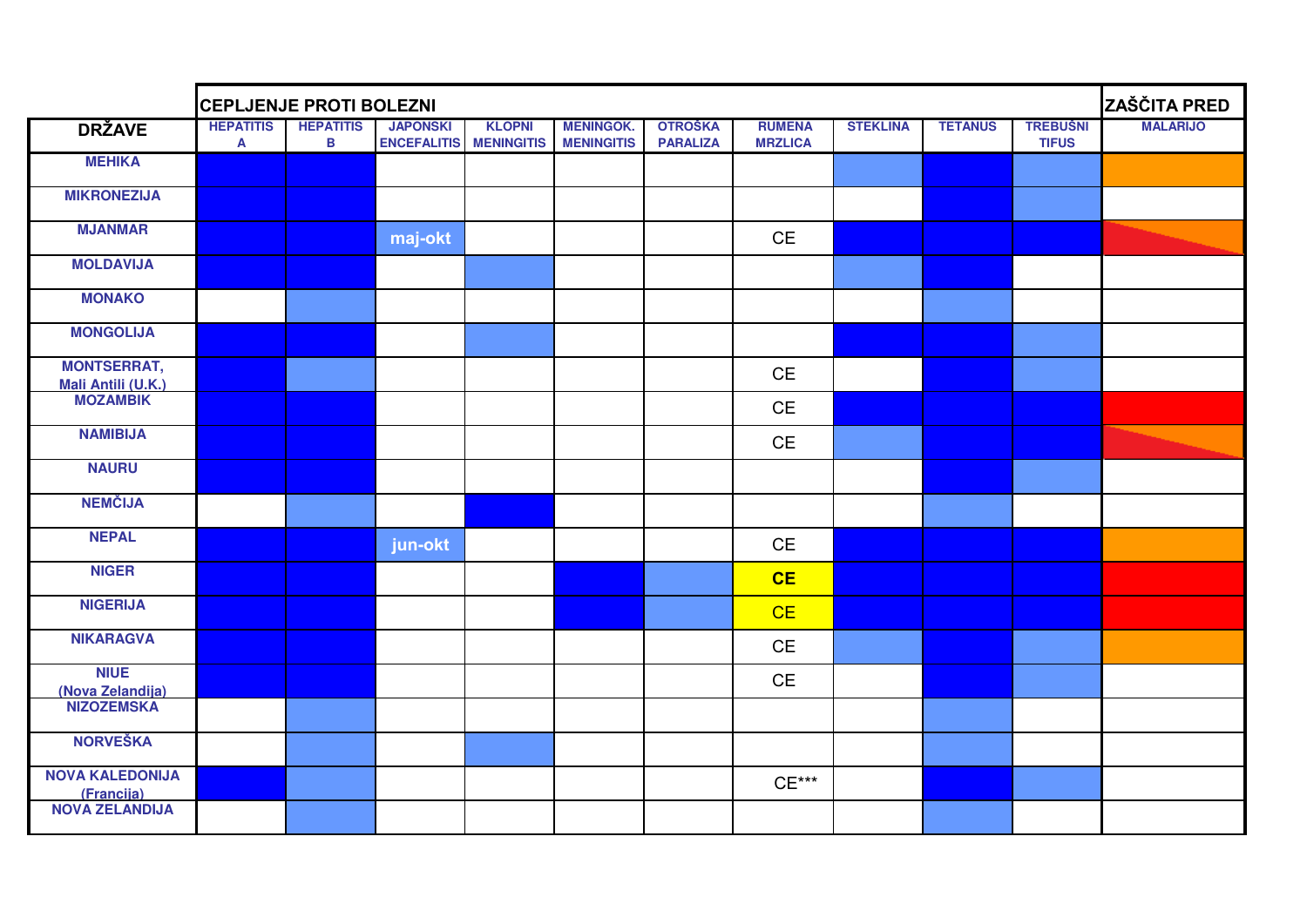|                                                      | <b>CEPLJENJE PROTI BOLEZNI</b>   |                       | ZAŠČITA PRED                          |                                    |                                       |                                   |                                 |                 |                |                                 |                 |
|------------------------------------------------------|----------------------------------|-----------------------|---------------------------------------|------------------------------------|---------------------------------------|-----------------------------------|---------------------------------|-----------------|----------------|---------------------------------|-----------------|
| <b>DRŽAVE</b>                                        | <b>HEPATITIS</b><br>$\mathbf{A}$ | <b>HEPATITIS</b><br>B | <b>JAPONSKI</b><br><b>ENCEFALITIS</b> | <b>KLOPNI</b><br><b>MENINGITIS</b> | <b>MENINGOK.</b><br><b>MENINGITIS</b> | <b>OTROŠKA</b><br><b>PARALIZA</b> | <b>RUMENA</b><br><b>MRZLICA</b> | <b>STEKLINA</b> | <b>TETANUS</b> | <b>TREBUŚNI</b><br><b>TIFUS</b> | <b>MALARIJO</b> |
| <b>OMAN</b>                                          |                                  |                       |                                       |                                    |                                       |                                   | <b>CE</b>                       |                 |                |                                 |                 |
| <b>PAKISTAN</b>                                      |                                  |                       |                                       |                                    |                                       |                                   | <b>CE</b>                       |                 |                |                                 |                 |
| <b>PALAU</b>                                         |                                  |                       |                                       |                                    |                                       |                                   |                                 |                 |                |                                 |                 |
| <b>PANAMA</b>                                        |                                  |                       |                                       |                                    |                                       |                                   | CE.                             |                 |                |                                 |                 |
| <b>PAPUA NOVA GVINEJA</b>                            |                                  |                       |                                       |                                    |                                       |                                   | <b>CE</b>                       |                 |                |                                 |                 |
| <b>PARAGVAJ</b>                                      |                                  |                       |                                       |                                    |                                       |                                   | CE                              |                 |                |                                 |                 |
| <b>PERU</b>                                          |                                  |                       |                                       |                                    |                                       |                                   |                                 |                 |                |                                 |                 |
| <b>PITCAIRN OTOKI</b><br>(U.K.)                      |                                  |                       |                                       |                                    |                                       |                                   | <b>CE</b>                       |                 |                |                                 |                 |
| <b>POLJSKA</b>                                       |                                  |                       |                                       |                                    |                                       |                                   |                                 |                 |                |                                 |                 |
| <b>PORTUGALSKA</b>                                   |                                  |                       |                                       |                                    |                                       |                                   |                                 |                 |                |                                 |                 |
| <b>PORTORIKO</b><br>(ZDA)                            |                                  |                       |                                       |                                    |                                       |                                   |                                 |                 |                |                                 |                 |
| <b>REUNION</b><br>(Francija)                         |                                  |                       |                                       |                                    |                                       |                                   |                                 |                 |                |                                 |                 |
| <b>ROMUNIJA</b>                                      |                                  |                       |                                       |                                    |                                       |                                   |                                 |                 |                |                                 |                 |
| <b>RUANDA</b>                                        |                                  |                       |                                       |                                    |                                       |                                   | CE                              |                 |                |                                 |                 |
| <b>RUSIJA</b>                                        |                                  |                       |                                       |                                    |                                       |                                   |                                 |                 |                |                                 |                 |
| <b>SAINT KITTS IN NEVIS</b>                          |                                  |                       |                                       |                                    |                                       |                                   | CE                              |                 |                |                                 |                 |
| <b>SAINT LUCIA</b>                                   |                                  |                       |                                       |                                    |                                       |                                   | <b>CE</b>                       |                 |                |                                 |                 |
| <b>SAINT PIERRE IN</b><br><b>MIQUELON (Francija)</b> |                                  |                       |                                       |                                    |                                       |                                   |                                 |                 |                |                                 |                 |
| <b>SAINT VINCENT</b><br><b>IN GRENADINI</b>          |                                  |                       |                                       |                                    |                                       |                                   | CE                              |                 |                |                                 |                 |
| <b>SALOMONOVI OTOKI</b>                              |                                  |                       |                                       |                                    |                                       |                                   | CE                              |                 |                |                                 |                 |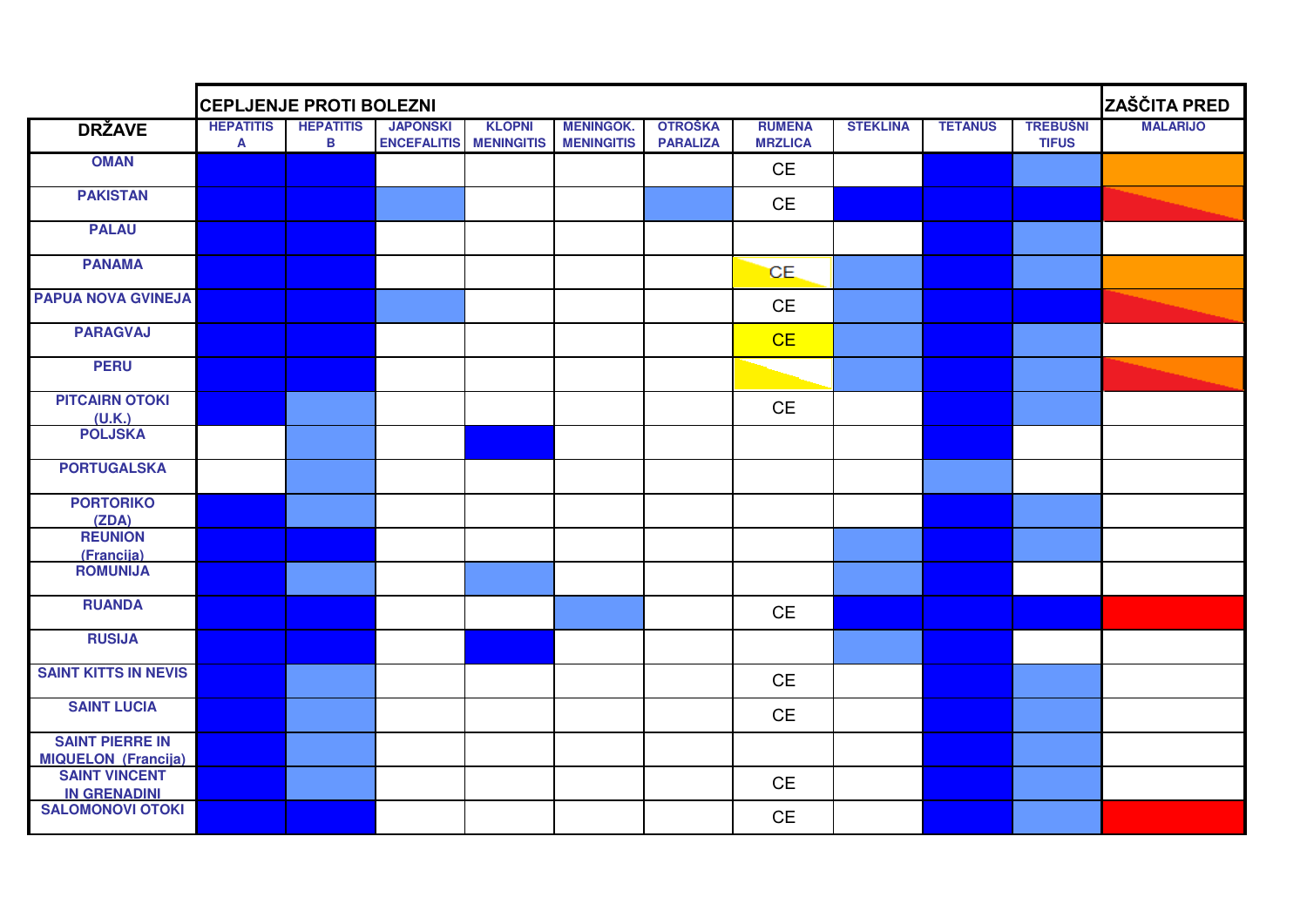|                                                | <b>CEPLJENJE PROTI BOLEZNI</b>   |                       |                                       |                                    |                                       |                                   |                                 |                 |                |                                 |                 |
|------------------------------------------------|----------------------------------|-----------------------|---------------------------------------|------------------------------------|---------------------------------------|-----------------------------------|---------------------------------|-----------------|----------------|---------------------------------|-----------------|
| <b>DRŽAVE</b>                                  | <b>HEPATITIS</b><br>$\mathbf{A}$ | <b>HEPATITIS</b><br>B | <b>JAPONSKI</b><br><b>ENCEFALITIS</b> | <b>KLOPNI</b><br><b>MENINGITIS</b> | <b>MENINGOK.</b><br><b>MENINGITIS</b> | <b>OTROŠKA</b><br><b>PARALIZA</b> | <b>RUMENA</b><br><b>MRZLICA</b> | <b>STEKLINA</b> | <b>TETANUS</b> | <b>TREBUŠNI</b><br><b>TIFUS</b> | <b>MALARIJO</b> |
| <b>SALVADOR</b>                                |                                  |                       |                                       |                                    |                                       |                                   | <b>CE</b>                       |                 |                |                                 |                 |
| <b>SAMOA</b>                                   |                                  |                       |                                       |                                    |                                       |                                   | <b>CE</b>                       |                 |                |                                 |                 |
| <b>SAN MARINO</b>                              |                                  |                       |                                       |                                    |                                       |                                   |                                 |                 |                |                                 |                 |
| <b>SAO TOME IN PRINCIPE</b>                    |                                  |                       |                                       |                                    |                                       |                                   | <b>CE</b>                       |                 |                |                                 |                 |
| <b>SAUDOVA ARABIJA</b>                         |                                  |                       |                                       |                                    | <b>CE</b>                             |                                   | CE                              |                 |                |                                 |                 |
| <b>SEJŠELI</b>                                 |                                  |                       |                                       |                                    |                                       |                                   | CE                              |                 |                |                                 |                 |
| <b>SENEGAL</b>                                 |                                  |                       |                                       |                                    |                                       |                                   | CE                              |                 |                |                                 |                 |
| <b>SEVERNA KOREJA</b>                          |                                  |                       | maj-okt                               |                                    |                                       |                                   | <b>CE</b>                       |                 |                |                                 |                 |
| <b>SEVERNI MARIANSKI</b><br><b>OTOKI (ZDA)</b> |                                  |                       |                                       |                                    |                                       |                                   |                                 |                 |                |                                 |                 |
| <b>SIERRA LEONE</b>                            |                                  |                       |                                       |                                    |                                       |                                   | CE                              |                 |                |                                 |                 |
| <b>SINGAPUR</b>                                |                                  |                       |                                       |                                    |                                       |                                   | <b>CE</b>                       |                 |                |                                 |                 |
| <b>SIRIJA</b>                                  |                                  |                       |                                       |                                    |                                       |                                   |                                 |                 |                |                                 |                 |
| <b>SLONOKOŠČENA</b>                            |                                  |                       |                                       |                                    |                                       |                                   | CE                              |                 |                |                                 |                 |
| <b>OBALA<br/>SLOVAŠKA</b>                      |                                  |                       |                                       |                                    |                                       |                                   |                                 |                 |                |                                 |                 |
| <b>SLOVENIJA</b>                               |                                  |                       |                                       |                                    |                                       |                                   |                                 |                 |                |                                 |                 |
| <b>SOMALIJA</b>                                |                                  |                       |                                       |                                    |                                       |                                   | $\mathsf{CE}$                   |                 |                |                                 |                 |
| <b>SRBIJA</b>                                  |                                  |                       |                                       |                                    |                                       |                                   |                                 |                 |                |                                 |                 |
| <b>SREDNJEAFRIŠKA</b><br><b>REPUBLIKA</b>      |                                  |                       |                                       |                                    |                                       |                                   | CE                              |                 |                |                                 |                 |
| <b>SUDAN</b>                                   |                                  |                       |                                       |                                    |                                       |                                   | CE.                             |                 |                |                                 |                 |
| <b>SURINAM</b>                                 |                                  |                       |                                       |                                    |                                       |                                   | CE                              |                 |                |                                 |                 |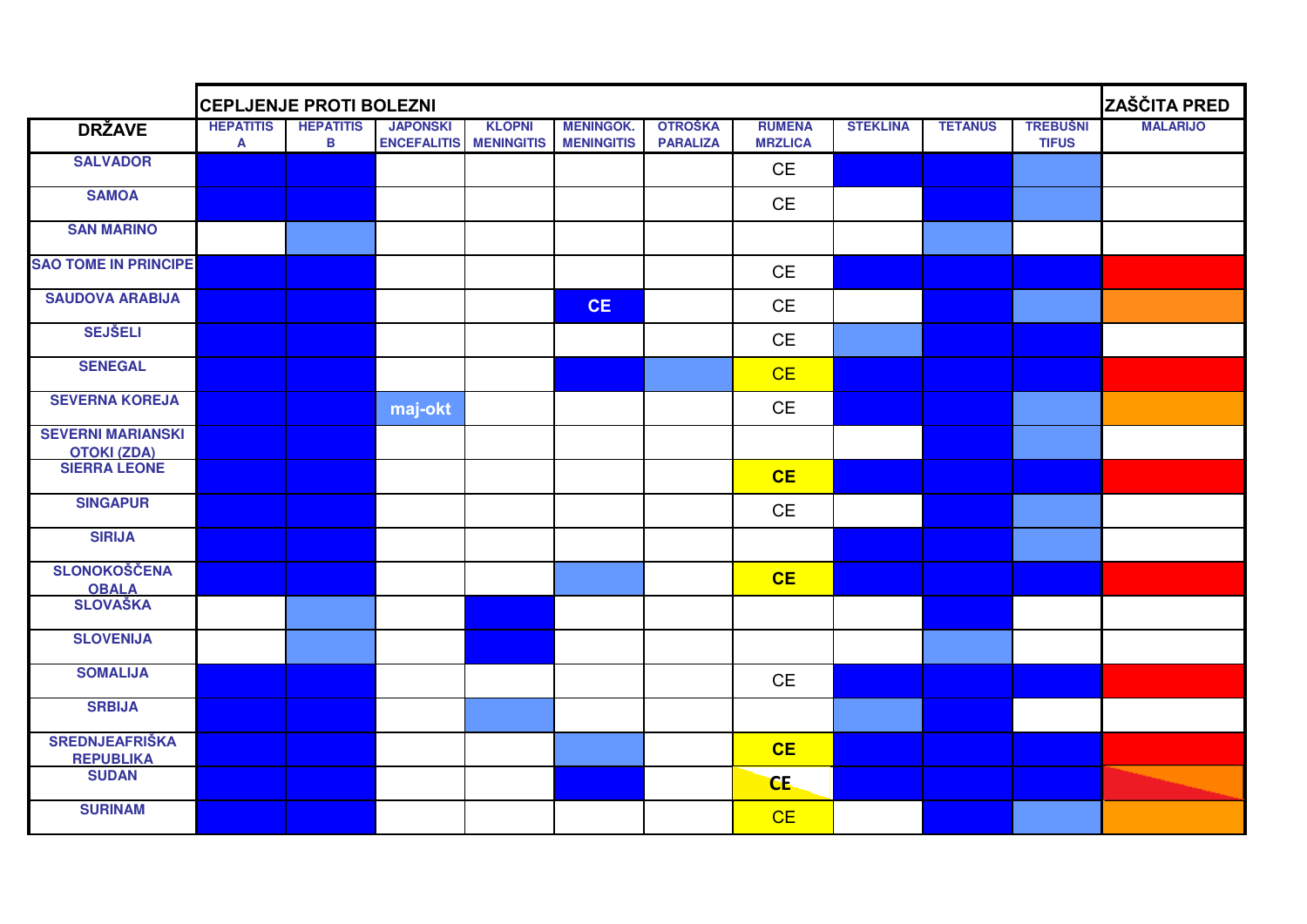|                                                   | <b>CEPLJENJE PROTI BOLEZNI</b>   |                                  |                                       |                                    | ZAŠČITA PRED                          |                                   |                                 |                 |                |                                 |                 |
|---------------------------------------------------|----------------------------------|----------------------------------|---------------------------------------|------------------------------------|---------------------------------------|-----------------------------------|---------------------------------|-----------------|----------------|---------------------------------|-----------------|
| <b>DRŽAVE</b>                                     | <b>HEPATITIS</b><br>$\mathbf{A}$ | <b>HEPATITIS</b><br>$\, {\bf B}$ | <b>JAPONSKI</b><br><b>ENCEFALITIS</b> | <b>KLOPNI</b><br><b>MENINGITIS</b> | <b>MENINGOK.</b><br><b>MENINGITIS</b> | <b>OTROŠKA</b><br><b>PARALIZA</b> | <b>RUMENA</b><br><b>MRZLICA</b> | <b>STEKLINA</b> | <b>TETANUS</b> | <b>TREBUŠNI</b><br><b>TIFUS</b> | <b>MALARIJO</b> |
| <b>SVAZI / ESVATINI</b>                           |                                  |                                  |                                       |                                    |                                       |                                   | CE                              |                 |                |                                 |                 |
| ŠPANIJA                                           |                                  |                                  |                                       |                                    |                                       |                                   |                                 |                 |                |                                 |                 |
| (z Balearskimi otoki)                             |                                  |                                  |                                       |                                    |                                       |                                   |                                 |                 |                |                                 |                 |
| <b>ŠRI LANKA</b>                                  |                                  |                                  |                                       |                                    |                                       |                                   | CE                              |                 |                |                                 |                 |
| <b>ŠVEDSKA</b>                                    |                                  |                                  |                                       |                                    |                                       |                                   |                                 |                 |                |                                 |                 |
| <b>ŠVICA</b>                                      |                                  |                                  |                                       |                                    |                                       |                                   |                                 |                 |                |                                 |                 |
| <b>TADŽIKISTAN</b>                                |                                  |                                  |                                       |                                    |                                       |                                   |                                 |                 |                |                                 |                 |
| <b>TAJSKA</b>                                     |                                  |                                  |                                       |                                    |                                       |                                   | CE                              |                 |                |                                 |                 |
| <b>TAJVAN</b>                                     |                                  |                                  | maj-okt                               |                                    |                                       |                                   |                                 |                 |                |                                 |                 |
| <b>TANZANIJA</b>                                  |                                  |                                  |                                       |                                    |                                       |                                   | CE                              |                 |                |                                 |                 |
| <b>TOGO</b>                                       |                                  |                                  |                                       |                                    |                                       |                                   | CE                              |                 |                |                                 |                 |
| <b>TOKELAU</b>                                    |                                  |                                  |                                       |                                    |                                       |                                   |                                 |                 |                |                                 |                 |
| (Nova Zelandija)                                  |                                  |                                  |                                       |                                    |                                       |                                   |                                 |                 |                |                                 |                 |
| <b>TONGA</b>                                      |                                  |                                  |                                       |                                    |                                       |                                   |                                 |                 |                |                                 |                 |
| <b>TRINIDAD IN TOBAGO</b>                         |                                  |                                  |                                       |                                    |                                       |                                   | CE.                             |                 |                |                                 |                 |
| <b>TUNIZIJA</b>                                   |                                  |                                  |                                       |                                    |                                       |                                   |                                 |                 |                |                                 |                 |
| <b>TURČIJA</b>                                    |                                  |                                  |                                       |                                    |                                       |                                   |                                 |                 |                |                                 |                 |
| <b>TURKMENISTAN</b>                               |                                  |                                  |                                       |                                    |                                       |                                   |                                 |                 |                |                                 |                 |
| <b>TURKS in CAICOS</b><br>otoki, Mali Antili (UK) |                                  |                                  |                                       |                                    |                                       |                                   |                                 |                 |                |                                 |                 |
| <b>TUVALU</b>                                     |                                  |                                  |                                       |                                    |                                       |                                   |                                 |                 |                |                                 |                 |
| <b>UGANDA</b>                                     |                                  |                                  |                                       |                                    |                                       |                                   | CE                              |                 |                |                                 |                 |
| <b>UKRAJINA</b>                                   |                                  |                                  |                                       |                                    |                                       |                                   |                                 |                 |                |                                 |                 |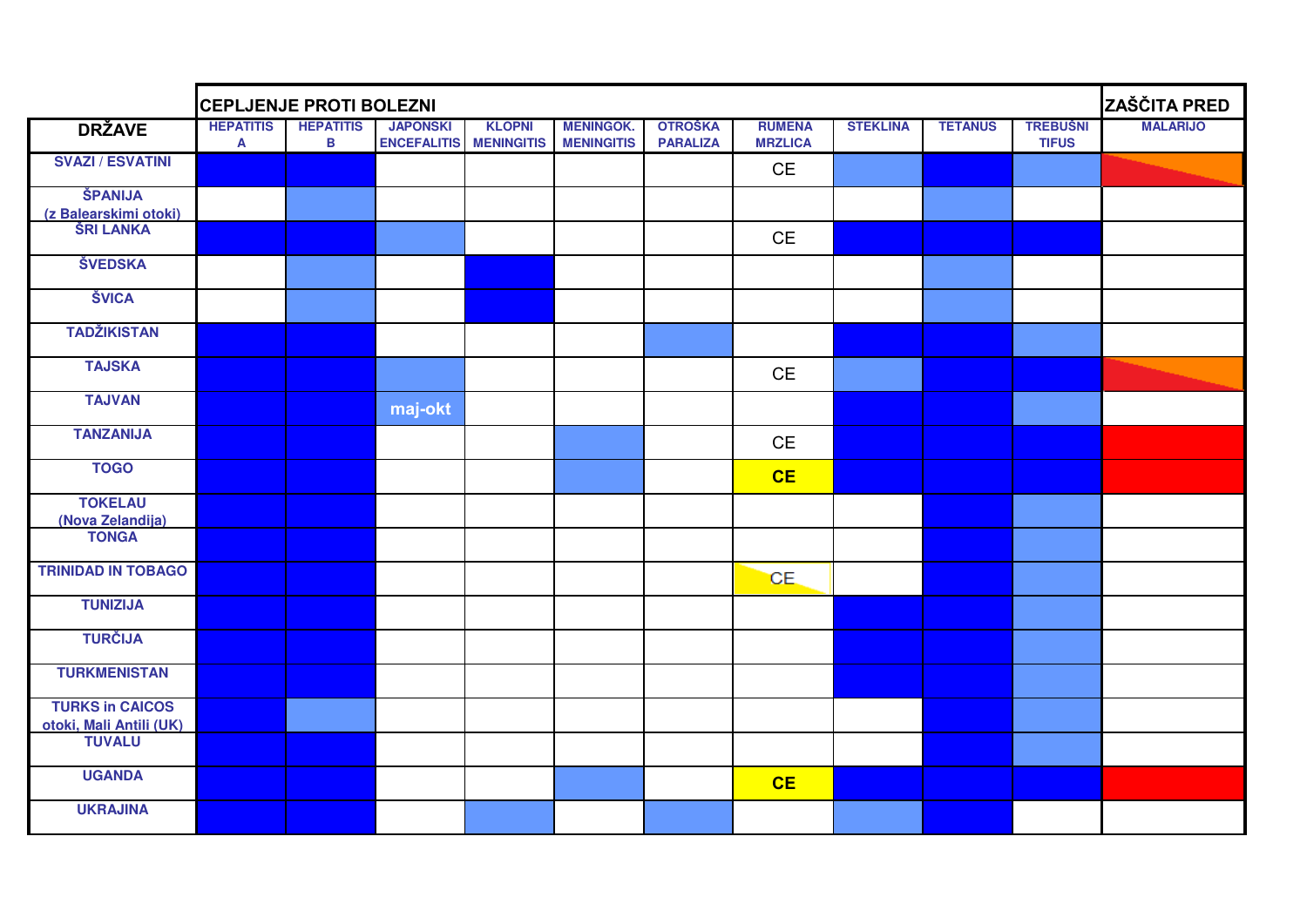|                                                    | <b>CEPLJENJE PROTI BOLEZNI</b> |                       | <b>ZAŠČITA PRED</b>                   |                                    |                                       |                                   |                                 |                 |                |                                 |                 |
|----------------------------------------------------|--------------------------------|-----------------------|---------------------------------------|------------------------------------|---------------------------------------|-----------------------------------|---------------------------------|-----------------|----------------|---------------------------------|-----------------|
| <b>DRŽAVE</b>                                      | <b>HEPATITIS</b><br>A          | <b>HEPATITIS</b><br>В | <b>JAPONSKI</b><br><b>ENCEFALITIS</b> | <b>KLOPNI</b><br><b>MENINGITIS</b> | <b>MENINGOK.</b><br><b>MENINGITIS</b> | <b>OTROŠKA</b><br><b>PARALIZA</b> | <b>RUMENA</b><br><b>MRZLICA</b> | <b>STEKLINA</b> | <b>TETANUS</b> | <b>TREBUŠNI</b><br><b>TIFUS</b> | <b>MALARIJO</b> |
| <b>URUGVAJ</b>                                     |                                |                       |                                       |                                    |                                       |                                   | <b>CE</b>                       |                 |                |                                 |                 |
| <b>UZBEKISTAN</b>                                  |                                |                       |                                       |                                    |                                       |                                   |                                 |                 |                |                                 |                 |
| <b>VANUATU</b>                                     |                                |                       |                                       |                                    |                                       |                                   |                                 |                 |                |                                 |                 |
| <b>VELIKA BRITANIJA</b>                            |                                |                       |                                       |                                    |                                       |                                   |                                 |                 |                |                                 |                 |
| <b>VELIKONOČNI OTOKI</b><br>$(\check{C}$ ile)      |                                |                       |                                       |                                    |                                       |                                   |                                 |                 |                |                                 |                 |
| <b>VENEZUELA</b>                                   |                                |                       |                                       |                                    |                                       |                                   | $CE***$                         |                 |                |                                 |                 |
| <b>VIETNAM</b>                                     |                                |                       |                                       |                                    |                                       |                                   |                                 |                 |                |                                 |                 |
| <b>VZHODNI TIMOR</b><br>(TIMOR - LESTE)            |                                |                       |                                       |                                    |                                       |                                   |                                 |                 |                |                                 |                 |
| <b>ZAHODNA SAHARA</b>                              |                                |                       |                                       |                                    |                                       |                                   |                                 |                 |                |                                 |                 |
| <b>ZAMBIJA</b>                                     |                                |                       |                                       |                                    |                                       |                                   | <b>CE</b>                       |                 |                |                                 |                 |
| <b>ZDRUŽENE DRŽAVE</b><br><b>AMERIKE</b>           |                                |                       |                                       |                                    |                                       |                                   |                                 |                 |                |                                 |                 |
| <b>ZDRUŽENI ARABSKI</b><br><b>EMIRATI</b>          |                                |                       |                                       |                                    |                                       |                                   | <b>CE</b>                       |                 |                |                                 |                 |
| <b>ZELENORTSKI</b><br>(Kapverdski) OTOKI           |                                |                       |                                       |                                    |                                       |                                   | <b>CE</b>                       |                 |                |                                 |                 |
| <b>ZIMBABVE</b>                                    |                                |                       |                                       |                                    |                                       |                                   | <b>CE</b>                       |                 |                |                                 |                 |
| <b>WAKE ISLAND</b><br>(ZDA)                        |                                |                       |                                       |                                    |                                       |                                   |                                 |                 |                |                                 |                 |
| <b>WALIS in FORTUNA</b><br><b>OTOKI (Francija)</b> |                                |                       |                                       |                                    |                                       |                                   | <b>CE</b>                       |                 |                |                                 |                 |

**datum: marec 2022**

**pripravila: Ondina Jordan Markočič, dr.med., spec.epid., NIJZ OE LJUBLJANA**